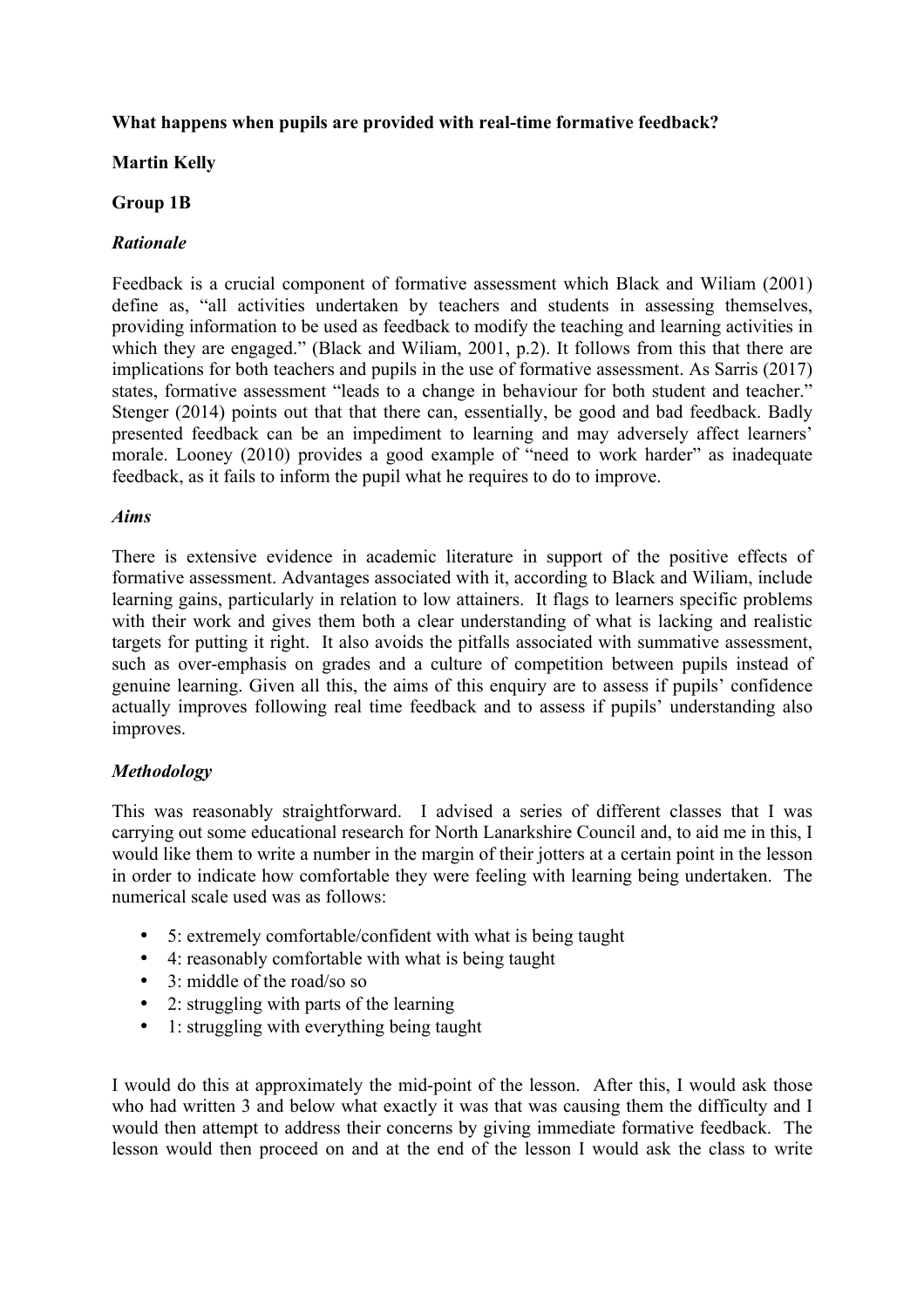another number using the same scale as before, in order to ascertain whether the real time feedback had had any discernible effect on the learning taking place.

## *Findings*

The results were both interesting and verging on being inconclusive. The first group I tried the intervention with was a fairly small S2 French class. There were eleven pupils present (four were absent). We were working on the topic of countries and nationalities. Seven of the pupils ended up writing the same number at each checkpoint. Of the remaining four pupils, the increase or decrease was by a single point. Two went up by a point and two, rather disappointingly, went down.

I next tried the intervention with my other S2 class; we were again studying countries and nationalities. This was a larger class of twenty pupils. Ten pupils wrote the same number at each checkpoint. Of the remaining ten pupils, nine went up by a single point and one went down by a point.

The third and last time I tried the intervention was with an S3 class. We are studying places in town. Of the thirteen pupils, nine had the same number at each checkpoint. Of the remaining four, one went up by two points, one went down by two and two went up by a single point.

Therefore, in each class, at least half, and often more, of the pupils were not finding that the feedback had any effect on their general understanding of what was being taught. However, encouragingly, of the pupils who recorded a change in their feelings, more indicated a positive change than a negative one.

## *Conclusions*

Formative feedback, whilst no guarantee of an upward movement in the level of understanding of pupils, can have a role to play in the providing of learning gains.

#### *Implications for Future Practice*

I will continue to regularly use formative assessment as a tool in my day-to-day classroom practice. The results of this enquiry, whilst by no means as conclusive in favour of formative assessment as much of the academic literature on the subject might suggest, still indicate that it is a useful method for the promotion of teaching and learning.

#### *Bibliography*

- Black, P., & Wiliam, D. (2001). Inside the Black Box: Raising standards through classroom assesssment. London: King's College.
- Looney, J. (2010). Making it Happen: Formative assessment and educational technologies. *Thinking Deeper Research Paper, 1*(3)*.*
- Sarris, N. (2017). Formative Assessment: Tracking Student Learning in Real Time
- Stenger, M. (2014). 5 Research-Based Tips for Providing Students with Meaningful Feedback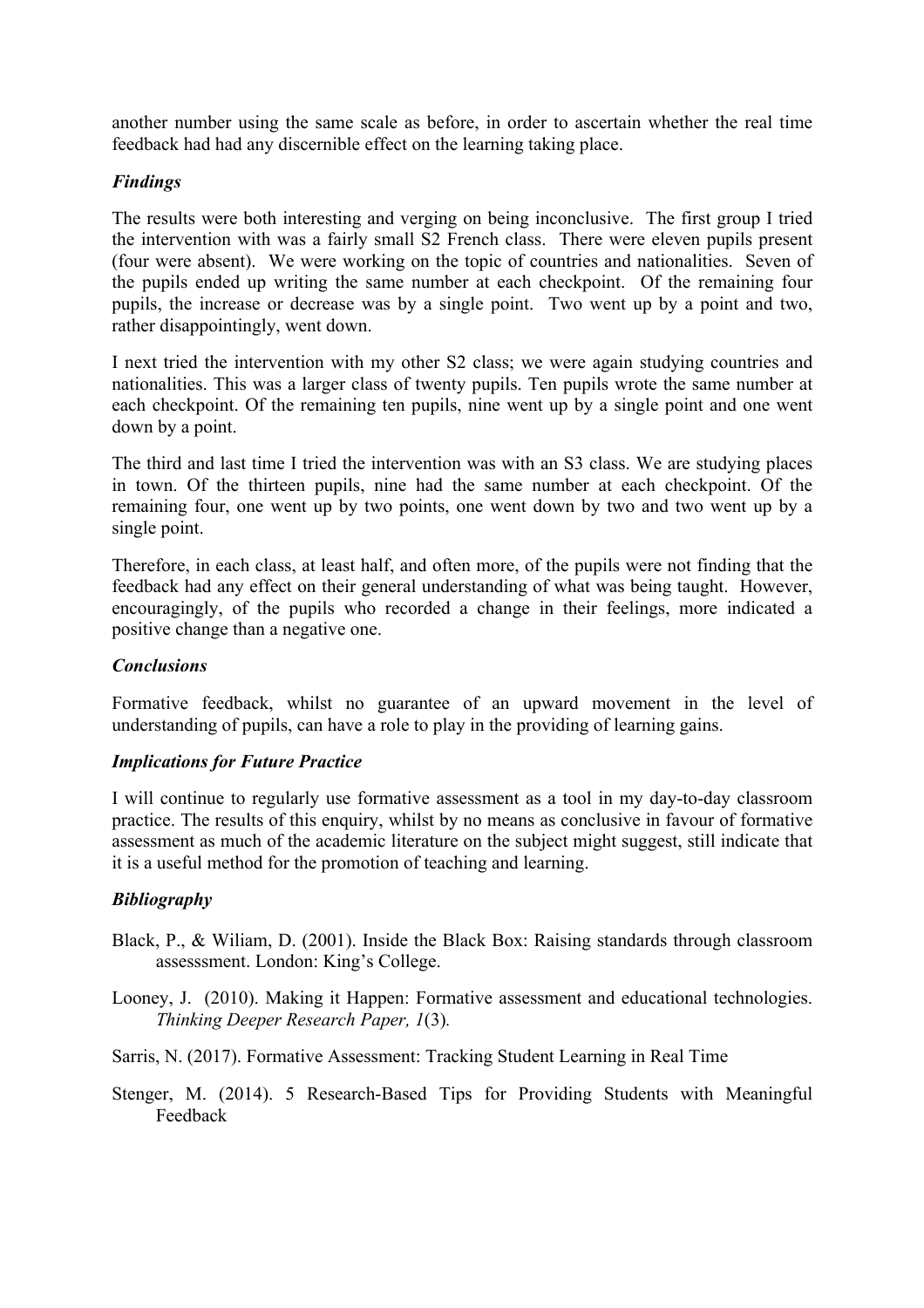# **Appendix**

# **Class 2Q**

| <b>Pupil</b> | Pre-feedback | Post-feedback |
|--------------|--------------|---------------|
| Anisah       | 3            |               |
| Ramiz        |              |               |
| Chloe        |              | 4             |
| Alannah      |              | 2             |
| Rachel       | 2            | っ             |
| Aiden        |              |               |
| Aidan        |              |               |
| Kayleigh     |              | 4             |
| Anton        |              |               |
| Ben          |              |               |
| Aaisha       |              |               |

## **Class 2O**

| <b>Pupil</b> | Pre-feedback   | Post-feedback  |
|--------------|----------------|----------------|
| Ali          | 3              | 4              |
| Joecele      | 4              | 4              |
| Tommy        | $\overline{4}$ | $\overline{4}$ |
| Madison      | $\overline{4}$ | $\mathfrak{Z}$ |
| Ciaran       | 4              | 5              |
| Cian         | 3              | $\overline{4}$ |
| Matthew      | 3              | 3              |
| Katie        | 4              | 4              |
| Emma         | $\overline{4}$ | $\overline{4}$ |
| Vicky        | 3              | 3              |
| Kyle         | 3              | $\overline{4}$ |
| Stevie       | $\overline{4}$ | $\overline{4}$ |
| Olivia       | $\overline{2}$ | 3              |
| Luke         | $\overline{4}$ | 4              |
| Daniel       | $\overline{2}$ | 3              |
| Erin         | 4              | $\overline{4}$ |
| Peony        | 3              | $\overline{4}$ |
| Abi          | 4              | 4              |
| Emily        | $\overline{2}$ | 3              |
| Alannah      | 3              | $\overline{4}$ |